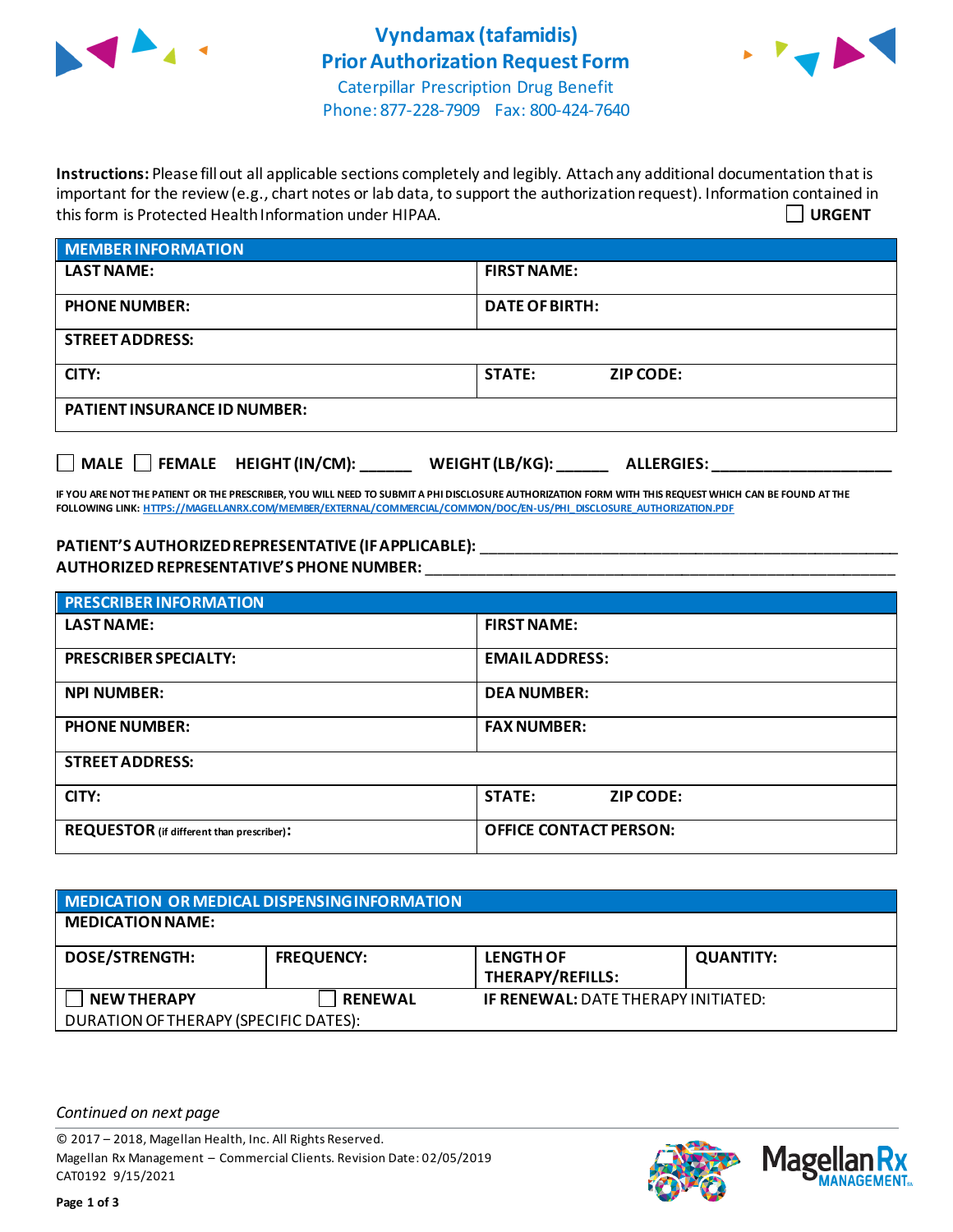

## **Vyndamax (tafamidis) Prior Authorization Request Form**





|                                                                                                                                                          | MEMBER'S LAST NAME: NAME AND A STATE OF THE STATE OF THE STATE OF THE STATE OF THE STATE OF THE STATE OF THE STATE OF THE STATE OF THE STATE OF THE STATE OF THE STATE OF THE STATE OF THE STATE OF THE STATE OF THE STATE OF<br><b>MEMBER'S FIRST NAME:</b> |                                                       |
|----------------------------------------------------------------------------------------------------------------------------------------------------------|--------------------------------------------------------------------------------------------------------------------------------------------------------------------------------------------------------------------------------------------------------------|-------------------------------------------------------|
|                                                                                                                                                          | 1. HAS THE PATIENT TRIED ANY OTHER MEDICATIONS FOR THIS CONDITION?   YES (if yes, complete below)                                                                                                                                                            | <b>NO</b>                                             |
| <b>MEDICATION/THERAPY (SPECIFY</b><br>DRUG NAME AND DOSAGE):                                                                                             | <b>DURATION OF THERAPY (SPECIFY</b><br>DATES):                                                                                                                                                                                                               | <b>RESPONSE/REASON FOR</b><br><b>FAILURE/ALLERGY:</b> |
| <b>2. LIST DIAGNOSES:</b>                                                                                                                                |                                                                                                                                                                                                                                                              | $ICD-10:$                                             |
| $\Box$ Transthyretin amyloid cardiomyopathy (wild-type or hereditary)<br>□ Other diagnosis: __________________ICD-10 Code(s): __________________________ |                                                                                                                                                                                                                                                              |                                                       |
| PRIOR AUTHORIZATION.                                                                                                                                     | 3. REQUIRED CLINICAL INFORMATION: PLEASE PROVIDE ALL RELEVANT CLINICAL INFORMATION TO SUPPORT A                                                                                                                                                              |                                                       |
| <b>Clinical Information:</b>                                                                                                                             | Does patient have an end-diastolic interventricular septal wall thickness exceeding 12mm? $\Box$ Yes $\Box$ No                                                                                                                                               |                                                       |
|                                                                                                                                                          | Please submit echocardiogram report with above measurement CIRCLED on the report.                                                                                                                                                                            |                                                       |
|                                                                                                                                                          | Does patient have a history of heart failure with at least one prior hospitalization for heart failure? $\Box$ Yes $\Box$ No                                                                                                                                 |                                                       |
|                                                                                                                                                          | Does patient have clinical evidence of heart failure without hospitalization(defined as signs and symptoms of<br>volume overload or elevated intracardiac pressures requiring treatment with a diuretic)? $\Box$ Yes $\Box$ No                               |                                                       |
| echocardiogram report.                                                                                                                                   | Is patient's echocardiogram consistent with or suggestive of amyloidosis? $\Box$ Yes $\Box$ No Please submit                                                                                                                                                 |                                                       |
| 600pg/mL? $\Box$ Yes $\Box$ No Please submit lab report.                                                                                                 | Does patient have an N-terminal pro-B-type natriuretic peptide(NT-proBNP) level greater than or equal to                                                                                                                                                     |                                                       |
| submit lab report.                                                                                                                                       | Does patient have a B-type natriuretic peptide (BNP) level greater than or equal to 500pg/ml? $\Box$ Yes $\Box$ No Please                                                                                                                                    |                                                       |
|                                                                                                                                                          | Does patient have a New York Heart Association(NYHA) class I, II or III disease? □ Yes □ No                                                                                                                                                                  |                                                       |
| pyrophosphate(PYP) scan? □ Yes □ No Please submit imaging report.                                                                                        | Does patient have a confirmed transthyretin precursor protein present via a Grade 2 or Grade 3 positive Tc-                                                                                                                                                  |                                                       |
| Please submit lab report.                                                                                                                                | Are patient's serum immunofixation results within normal range? $\Box$ Yes $\Box$ No Please submit lab report.<br>Are patient's serum immunofixation results above the upper range of normal listed on the lab report? $\Box$ Yes $\Box$ No                  |                                                       |
| Please submit lab report.                                                                                                                                | Are patient's urine immunofixation results within normal range? $\Box$ Yes $\Box$ No Please submit lab report.<br>Are patient's urine immunofixation results above the upper range of normal listed on the lab report? $\Box$ Yes $\Box$ No                  |                                                       |
| Please submit lab report.                                                                                                                                | Are patient's serum electrophoresis/free light-chain assay results within normal range? $\Box$ Yes $\Box$ No                                                                                                                                                 |                                                       |
| © 2017 - 2018, Magellan Health, Inc. All Rights Reserved.<br>Magellan Rx Management - Commercial Clients. Revision Date: 02/05/2019<br>CAT0192 9.15.2021 |                                                                                                                                                                                                                                                              | <b>Mage</b>                                           |